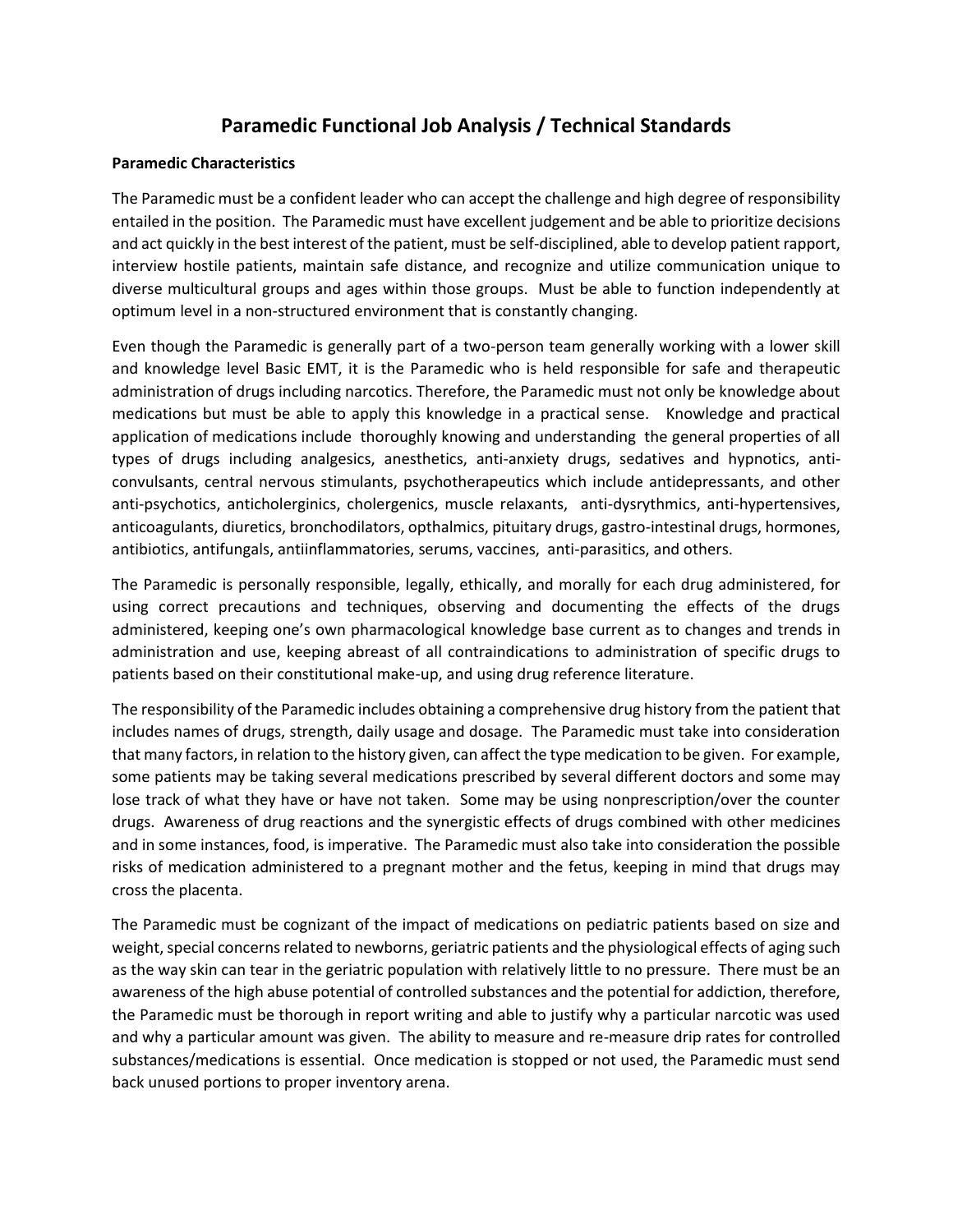The Paramedic must be able to apply basic principles of mathematics to the calculation of problems associated with medication dosages, perform conversion problems, differentiate temperature reading between centigrade and Fahrenheit scales, be able to use proper advanced life support equipment and supplies ( i.e. proper size of intravenous needles ) based on patient's age and condition of veins, and be able to locate sites for obtaining blood samples and perform this task, administer medication intravenously, administer medications by gastric tube, administer oral medications, administer rectal medications, and comply with universal pre-cautions and body substance isolation, disposing of contaminated items and equipment properly.

The Paramedic must be able to apply knowledge and skills to assist overdosed patients to overcome trauma through antidotes, and have knowledge of poisons and be able to administer treatment. The Paramedic must be knowledgeable as to the stages drugs/medications go through once they have entered the patient's system and be cognizant that route of administration is critical in relation to patient's needs and the effect that occurs.

The Paramedic must also be capable of providing advanced life support emergency medical services to patients including conducting of and interpreting electrocardiograms (EKGs), electrical interventions to support the cardiac functions, performing advanced endotracheal intubations in airway management and relief of pneumothorax and administering of appropriate intravenous fluids and drugs under direction of off-site designated physician.

The Paramedic is a person who must not only remain calm while working in difficult and stressful circumstances, but must be capable of staying focused while assuming the leadership role inherent in carrying out the functions of the position. Good judgement along with advanced knowledge and technical skills are essential in directing other team members to assist as needed. The Paramedic must be able to provide top quality care, concurrently handle high levels of stress, and be willing to take on the personal responsibility required of the position. This includes not only all legal ramifications for precise documentation, but also the responsibility for using the knowledge and skills acquired in real lifethreatening emergency situations.

The Paramedic must be able to deal with adverse and often dangerous situations which include responding to calls in districts known to have high crime and mortality rates. Self-confidence is critical, as is a desire to work with people, solid emotional stability, a tolerance for high stress, and the ability to meet the physical, intellectual, and cognitive requirements demanded by this position.

## **Physical Demands**

Aptitudes required for work of this nature are good physical stamina, endurance, and body condition that would not be adversely affected by frequently having to walk, stand, lift, carry, and balance at times, in excess of 125 pounds. Motor coordination is necessary because over uneven terrain, the patient's, the Paramedic's, and other workers' well-being must not be jeopardized.